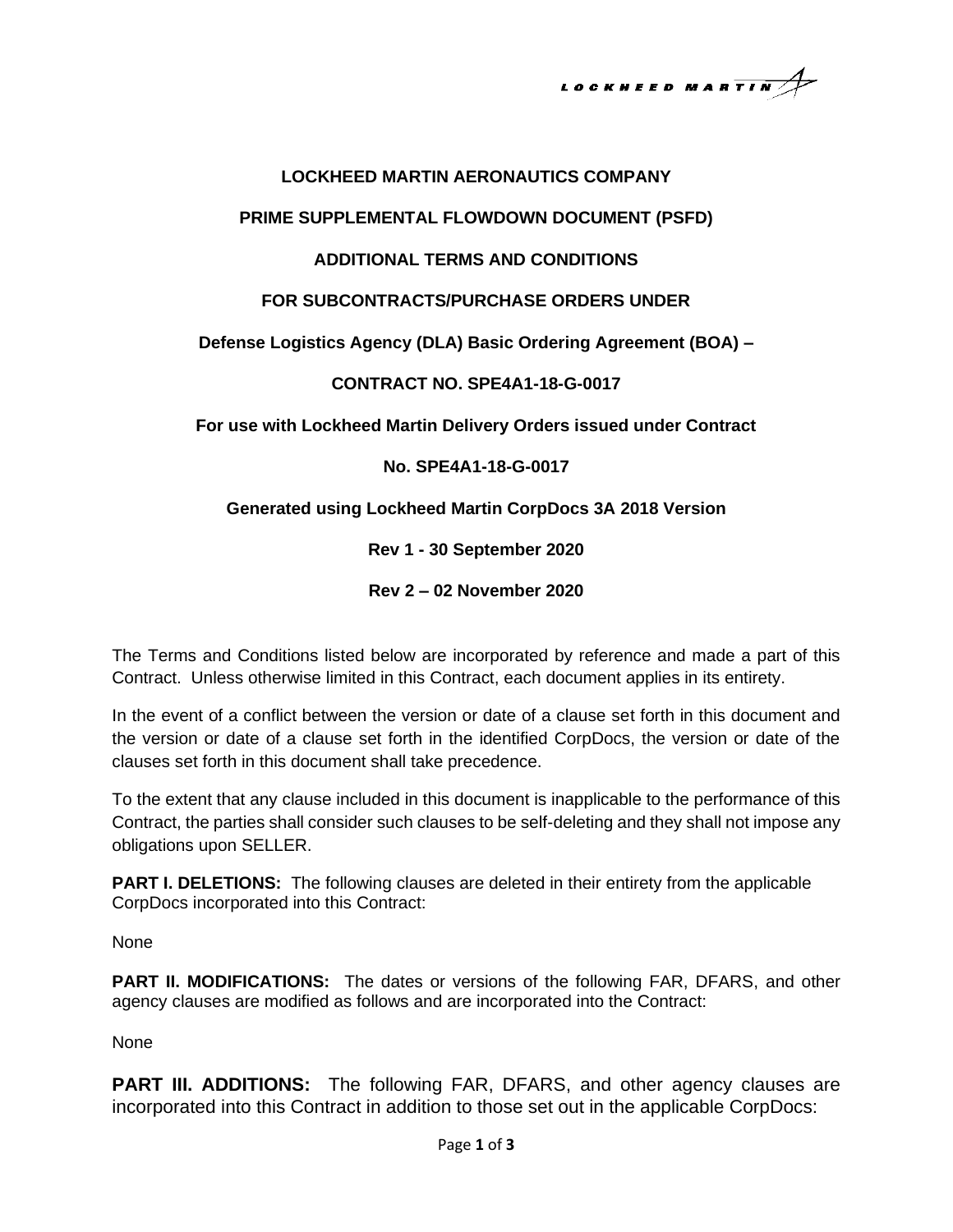

**FAR 52.203-15 – Whistleblower Protections under the American Recovery and Reinvestment Act of 2009 (Jun 2010)**

**FAR 52.204-24 Representation Regarding Certain Telecommunications and Video Surveillance Services or Equipment (Aug 2020)**

**FAR 52.204-25 Prohibition on Contracting for Certain Telecommunications and Video Surveillance Services or Equipment (Aug 2020)**

**FAR 52.211-11 – Liquidated Damages Supplies, Services or Research and Development (Sep 2000)**

**FAR 52.232-17 0 Interest (May 2010)**

**FAR 52.246-11 – Higher-Level Contract Quality Requirement (Dec 2014)**

**FAR 52.246-17 - Warranty of Supplies of a Noncomplex Nature (Jun 2003)**

**FAR 52.247-68 – Report of Shipment (Feb 2006)**

**DFARS 252.204-7000 – Disclosure of Information (Aug 2013)**

**DFARS 252.204-7016 – Covered Defense Telecommunications Equipment or Services-Representation (Dec 2017)**

**DFARS 252.209-7010 – Critical Safety Items (Aug 2011)**

**DFARS 252.211-7006 – Passive Radio Frequency Identification (Sep 2011)**

**DFARS 252.211-7007 – Reporting of Government Furnished Property (Aug 2012)**

**DFARS 252.217-7026 – Identification of Sources of Supply (Nov 1995)**

**DFARS 252.219-7004 – Small Business Subcontracting Plan (Test Program) (May 2019)**

**DFARS 252.225-7015 – Restriction on Acquisition of Hand or Measuring Tools (June 2005)**

**DFARS 252.225-7036 – Buy American-Free Trade Agreements – Balance of Payments Program (Dec 2016)**

**DFARS 252.243-7002 – Requests for Equitable Adjustment (Dec 2016)**

**DFARS 252.245-7001 – Tagging, Labeling and Marking of Government Furnished Property (Apr 2012)**

**DFARS 252.245-7004 – Reporting, Reutilization and Disposal (Mar 2015)**